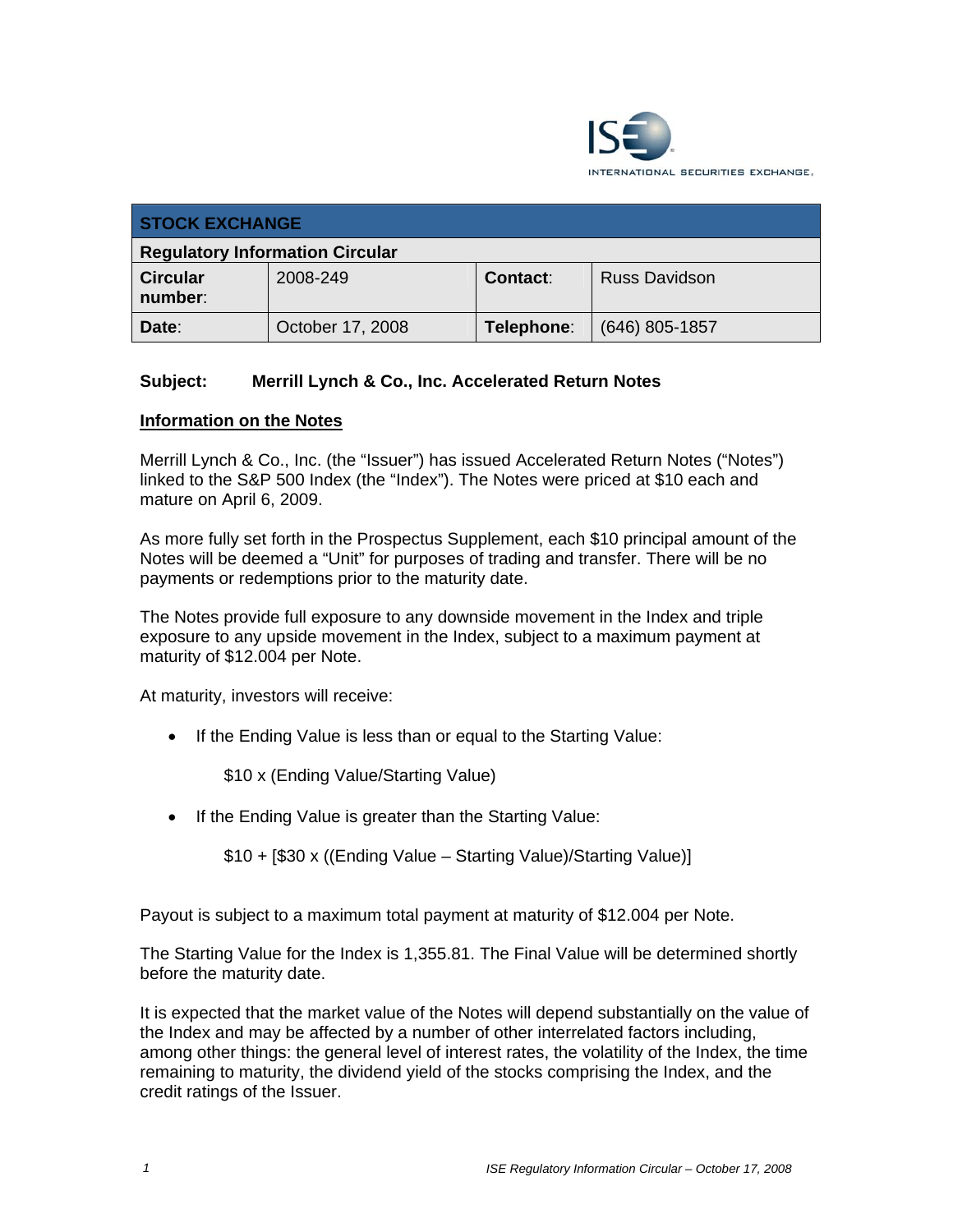The Trustee for the securities is The Bank of New York.

Trading in the shares on ISE is on a UTP basis and is subject to ISE equity trading rules. The shares will trade from 9:00 a.m. until 4:00 p.m. Eastern Time. Equity Electronic Access Members ("Equity EAMs") trading the shares during the Pre-Market Session are exposed to the risk of the lack of the calculation or dissemination of underlying index value or intraday indicative value ("IIV"). For certain derivative securities products, an updated underlying index value or IIV may not be calculated or publicly disseminated in the Pre-Market hours. Since the underlying index value and IIV are not calculated or widely disseminated during Pre-Market hours, an investor who is unable to calculate implied values for certain derivative securities products during Pre-Market hours may be at a disadvantage to market professionals.

Equity EAMs also should review NASD Notice to Members 03-71 for guidance on trading these products. The Notice reminds members of their obligations to: (1) conduct adequate due diligence to understand the features of the product; (2) perform a reasonable-basis suitability analysis; (3) perform customer-specific suitability analysis in connection with any recommended transactions; (4) provide a balanced disclosure of both the risks and rewards associated with the particular product, especially when selling to retail investors; (5) implement appropriate internal controls; and (6) train registered persons regarding the features, risk and suitability of these products.

**This Regulatory Information Circular is not a statutory Prospectus. Equity EAMs should consult the Trust's Registration Statement, SAI, Prospectus and the Fund's website for relevant information.**